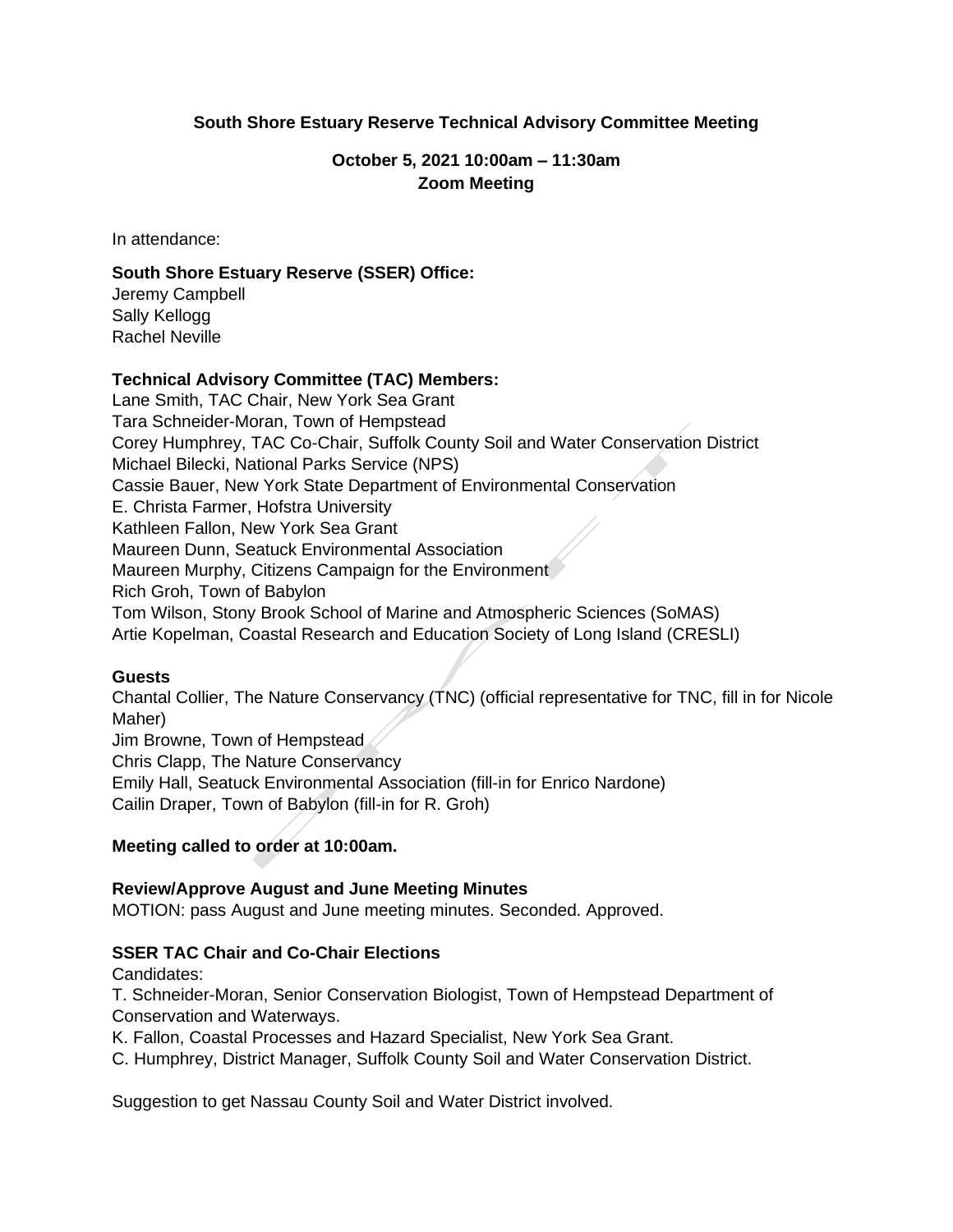L. Smith administered a Zoom poll for the Chair position. Remaining two candidates to be voted on for Co-Chair position.

Results: T. Schneider-Moran won the vote with 6, C. Humphrey second with 5, and K. Fallon in third place.

New Chair takes over in January 2022.

Vote for Co-Chair position via a Zoom poll. Ended in a tie. Held a re-vote with members who did not vote that can vote.

Voting members:

- M. Murphy
- K. Fallon
- C. Collier (fill-in for N. Maher of TNC)
- A. Kopelman
- C. Bauer
- E. C. Farmer
- T. Wilson
- J. Browne
- M. Dunn
- T. Schneider-Moran
- E. Hall (fill-in for E. Nardone of Seatuck)
- M. Bilecki

K. Fallon won Co-Chair election.

# **SSER Office Updates**

Held a meeting with the SSER Towns. Towns were supportive of the SAV work that the TAC is doing and gave helpful feedback and comments.

Document is being developed and the next step is to include actions in the document. Hope to have something drafted by the next TAC meeting to share with the group members.

Great need for educating the public on what seagrass is. Town of Babylon put together a draft of a potential educational sign focusing on SAV and nutrients in the SSER, to be placed in all Towns in the SSER.

Goal to get the SAV action plan draft document done by early 2022. Suggestion to have the sub-committee meetings in-between the regular bi-monthly TAC meetings to work on this document. The document will be an actionable list.

Steve Schott of Cornell Cooperative Extension of Suffolk County will join in on SAV subcommittee meetings as he is able.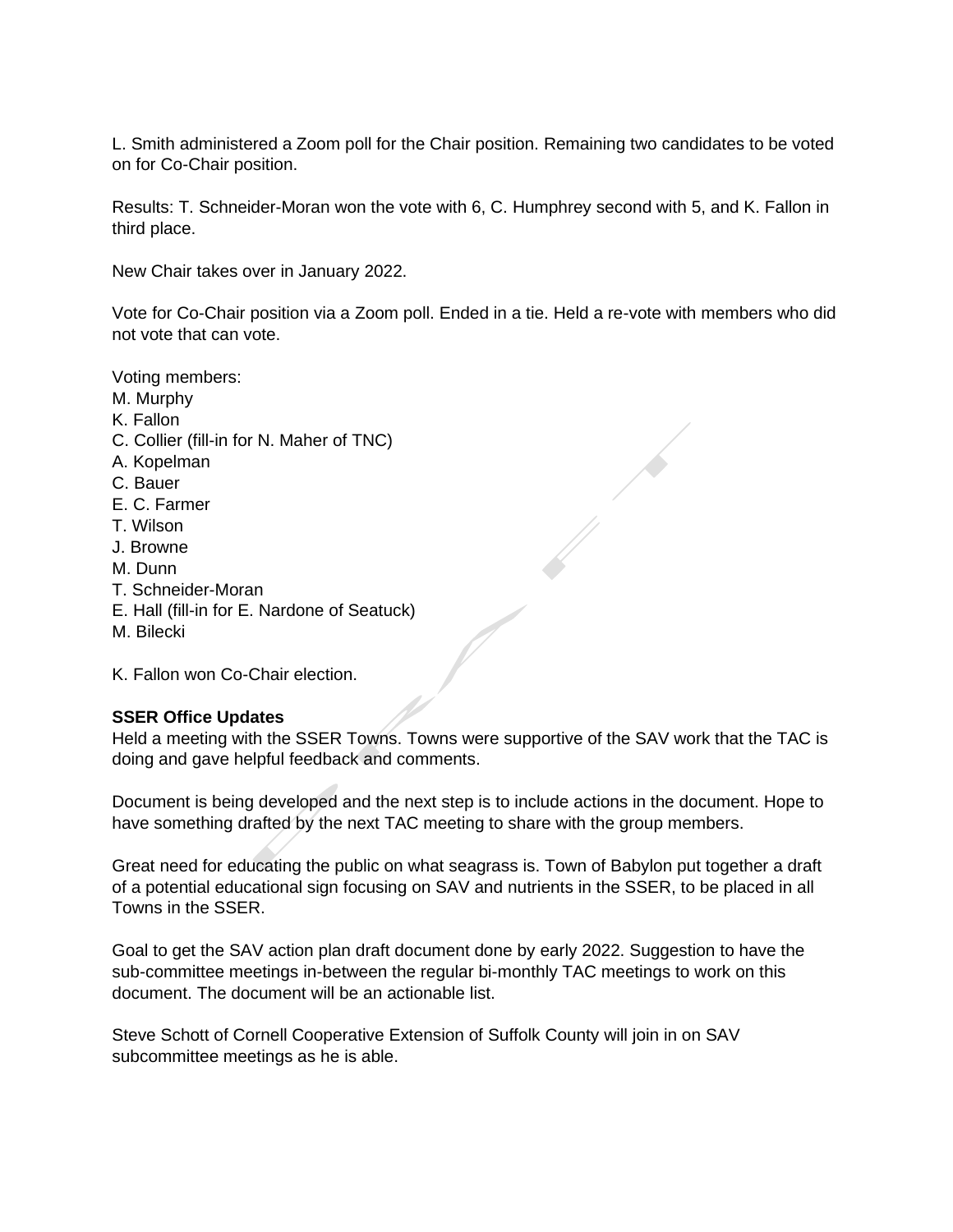SSER Council meeting scheduled for October 14<sup>th</sup>. Agenda and call-in information will be sent out.

Shared the draft SAV educational sign from Town of Babylon. Signs would be placed outdoors.

Suggestion to include actionable items for boaters. If focusing on nutrient input could include information on lawncare. Need to include credits for photos.

Signs are intended to be put up for the Towns but can expand it to include others. Goal is to have the same sign for each Town with specific Town logos on each. Signs would be larger, so don't want to include too much text. Sign could be a poster as well. Make a high-resolution PDF too.

Each Town has their own sign shops for printing these signs.

Include damage by boating, anchoring, fishing, and shellfishing.

#### **Future Topics for the TAC**

Climate change vulnerability assessment.

#### **Partner Updates and Other Business**

M. Bilecki: FINS is starting to put together their Science Conference for 2022 (to be held around the end of April, in person at Patchogue ferry terminal, but may be virtual). Will include NOAA/DOS seagrass mapping.

C. Schubert: the USGS report summarizing analysis of groundwater has been published. Includes geospatial data. Available online, including the model.

C. Bauer: DEC Division of Marine Headquarters has moved, now located in Nissequogue State Park. Will be holding an open house on October 16<sup>th</sup>.

E. Hall: For the Bellmore Creek Project, the DEC grant is completed. Nassau County has decided to go ahead with the technical fishway but may do alterations to the design to make it more effective. E. Hall can do a presentation or summary on the assessment of the alternatives.

A. Kopelman: 17<sup>th</sup> year of seal sightings and walks at Cupsogue Beach will begin in November. 36 walks are scheduled for the public into early May. Longest standing study of a seal haul-out site in NY. If anyone has known seal haul-out areas where people are going out to collect information, please contact Artie so he can collaborate and get an idea of seals in the SSER.

K. Fallon: New York Sea Grant reached a milestone with their storyline maps, targeted for shoreline decision-makers. Please share widely. This project will have a phase 2 during which they will expand on it and add more chapters, including more in-person outreach and trainings.

Question about whether the Long Island Natural History Conference is going to happen in 2022. No updates or definitive answers.